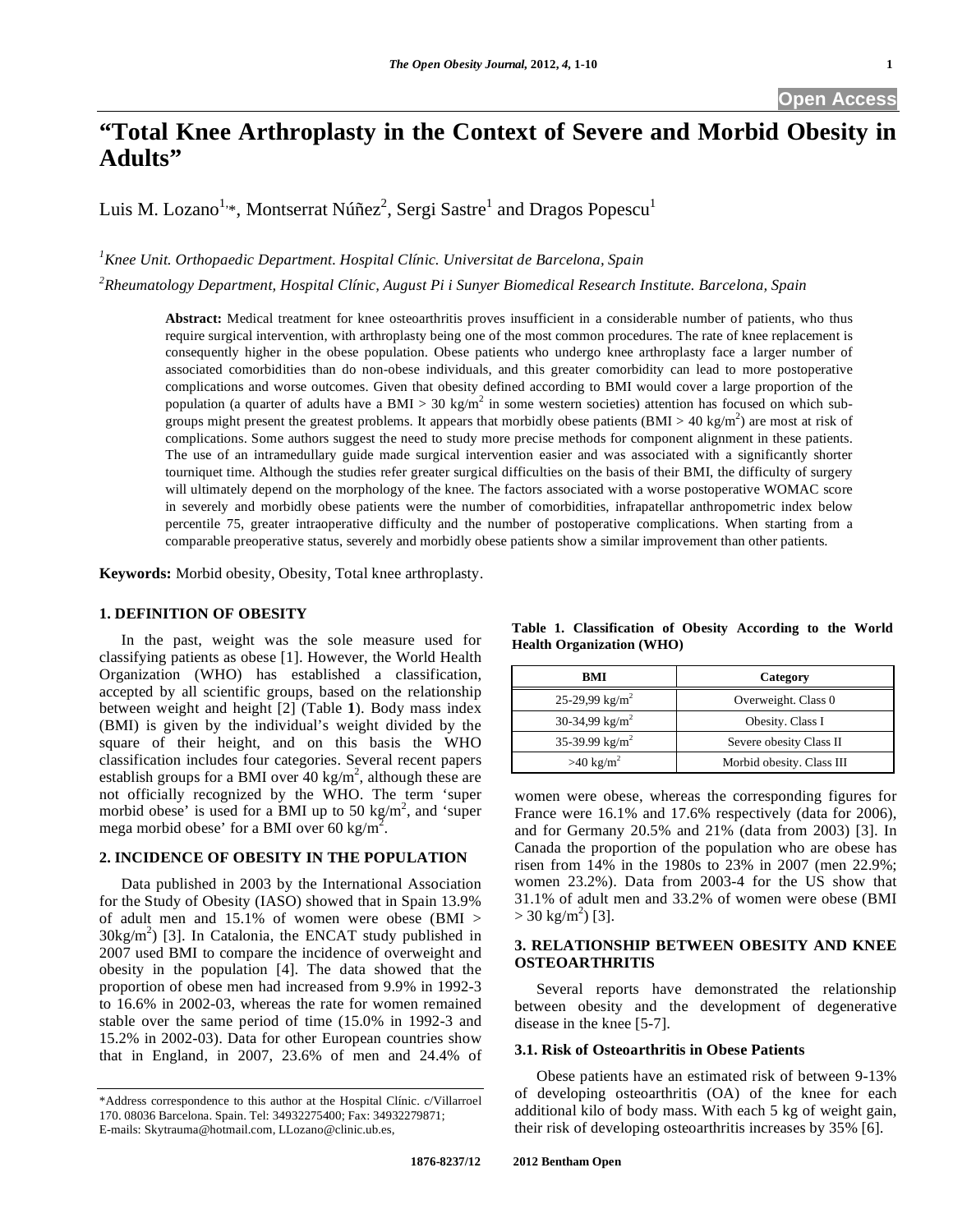According to the US National Health and Nutrition Examination Survey, adults with a BMI over 30 kg/m<sup>2</sup> are four times more likely to present radiographic signs of knee osteoarthritis than adults with BMI below this figure [7].

 Signs of knee osteoarthritis in radiographic studies, in association with clinical symptoms of knee osteoarthritis in obese elderly men and women appeared a mean of 37 years earlier than in their non-obese. The association of overweight and knee osteoarthritis is stronger in women than in men. Fifty per cent of middle-aged obese healthy women with unilateral radiographically demonstrated knee OA developed osteoarthritis in the contralateral knee within two years, a 5-fold higher incidence than non-obese women in the same age range [5, 7].

 Obesity is also related to the progression of osteoarthritis. More severe forms of radiological osteoarthritis are found in patients with already established osteoarthritis who gain weight [8].

 It has not been clearly established how excess weight causes the degeneration of joint cartilage. As in cardiovascular disease and diabetes, the risk of developing knee osteoarthritis increases with BMI, but there does not seem to be a relationship with the patient's morphotype – as there is between central or truncal obesity and the diseases mentioned [9, 10].

### **3.2. Theories of the Relationship Between Obesity and Osteoarthritis**

 The degeneration may occur through various mechanisms. Biomechanical, imaging, histological and analytical studies have shown that cartilage volume loss in obese patients is greater and occurs more quickly than in the non-obese population, and that the higher the degree of obesity, the faster and more profound the deterioration [11].

### *3.2.1. Biomechanics and Knee Osteoarthritis*

 From the biomechanical perspective, obesity causes a repeated application of axial forces on the surface of the joint, damaging the articular cartilage and leading to subchondral bone sclerosis. Magnetic resonance imaging (MRI) studies show that the main effects of the increase in BMI are the appearance of defects in the joint cartilage and an increase in the size of the tibia due to the formation of osteophytes [12].

 The presence of glycosaminoglycans (GAG) in joint cartilage increases when there are compressive forces, in response to the damage caused. When the GAG content is studied as a measure of chondrocyte activity and of the progress of osteoarthritis in the knee, there is a significant correlation between increased glycosaminoglycan levels and patients' BMI [13].

 In the weight-bearing joints, such as the knee, the axial load is the cause of deterioration, especially in knees presenting major varus malalignment, in which the excess load on the internal compartment alters chondrocyte biosynthesis. In joints that do not support axial load, for example the hands, this mechanism is not involved [14].

 MR imaging studies have shown that the increase in fat mass reduces volume and increases cartilage defects, while an increase in fat-free mass (total body weight without fat or

muscle mass) increases knee cartilage volume [14]. This suggests that there may be other reasons for the development of knee osteoarthritis in addition to biomechanical causes.

Other authors suggest that excess fat may lead to an irregular growth of joint cartilage and may inhibit cartilage repair mechanisms [15-17].

# *3.2.2. Hormonal Influence on the Development of Knee Osteoarthritis*

 Several studies have linked the obesity gene (ob) and the hormone it produces, leptin, with the deterioration of joint cartilage [15- 20]. Both experimental and clinical trials have shown significant levels of this hormone in chondrocytes of obese patients developing osteoarthritis, whereas it is virtually nonexistent in chondrocytes from patients who did not develop OA. Leptin is synthesized in osteoblasts and chondrocytes as well as in adipocytes [15]. Receptors for this hormone have been found in joint cartilage. Systemic variations in leptin levels regulate the proliferation of the chondrocytes and the anabolic function, producing osteophyte formation during osteoarthritis [17].

 Studies by various authors have found that leptin levels in joint cartilage increase in line with the patient's BMI [16, 19] and significant levels of this hormone have been found in the osteophytes and the chondrocytes of the joint cartilage of people with OA, whereas in healthy subjects chondrocytes that produce leptin are few [15].

 Further evidence of the role of leptin in the development of osteoarthritis is the prevalence of knee osteoarthritis in women [17]. As women have more body fat, the production of this hormone is higher in women than in men and its level in blood is also higher. This is also the case in pre-pubertal females, so high levels of leptin in the blood may influence the development of cartilage and predispose to degenerative changes in adulthood. Weight reduction in obese patients suffering from osteoarthritis decreases in blood leptin levels, correlating with improved symptoms [16].

 A relationship has been found between reduction in knee cartilage volume with blood leptin levels in obese female adults. In focal defects of the cartilage this relationship was not found, indicating that these defects may be related more to non-hormonal factors [18].

 Leptin contributes to the abnormal functioning of osteoblasts in osteoarthritic knees, causing the proliferation of various cytokines that damage the cartilage [21].

### **4. TREATMENT OF KNEE OSTEOARTHRITIS IN THE OBESE PATIENT**

### **4.1. Weight Loss**

 According to the Framingham study [5] women who reduce their BMI by two units reduce the likelihood of developing OA by over 50%. Exercise combined with a dietary programme designed to produce weight loss can improve the functionality and symptomatology of obese patients with gonarthrosis [5-7, 22-25]. Messier [23] found that a 5% reduction in a patient's weight over an eighteenmonth period led to an 18% improvement in the patient's functionality. When weight loss was linked to an exercise programme, function improved by 24% and was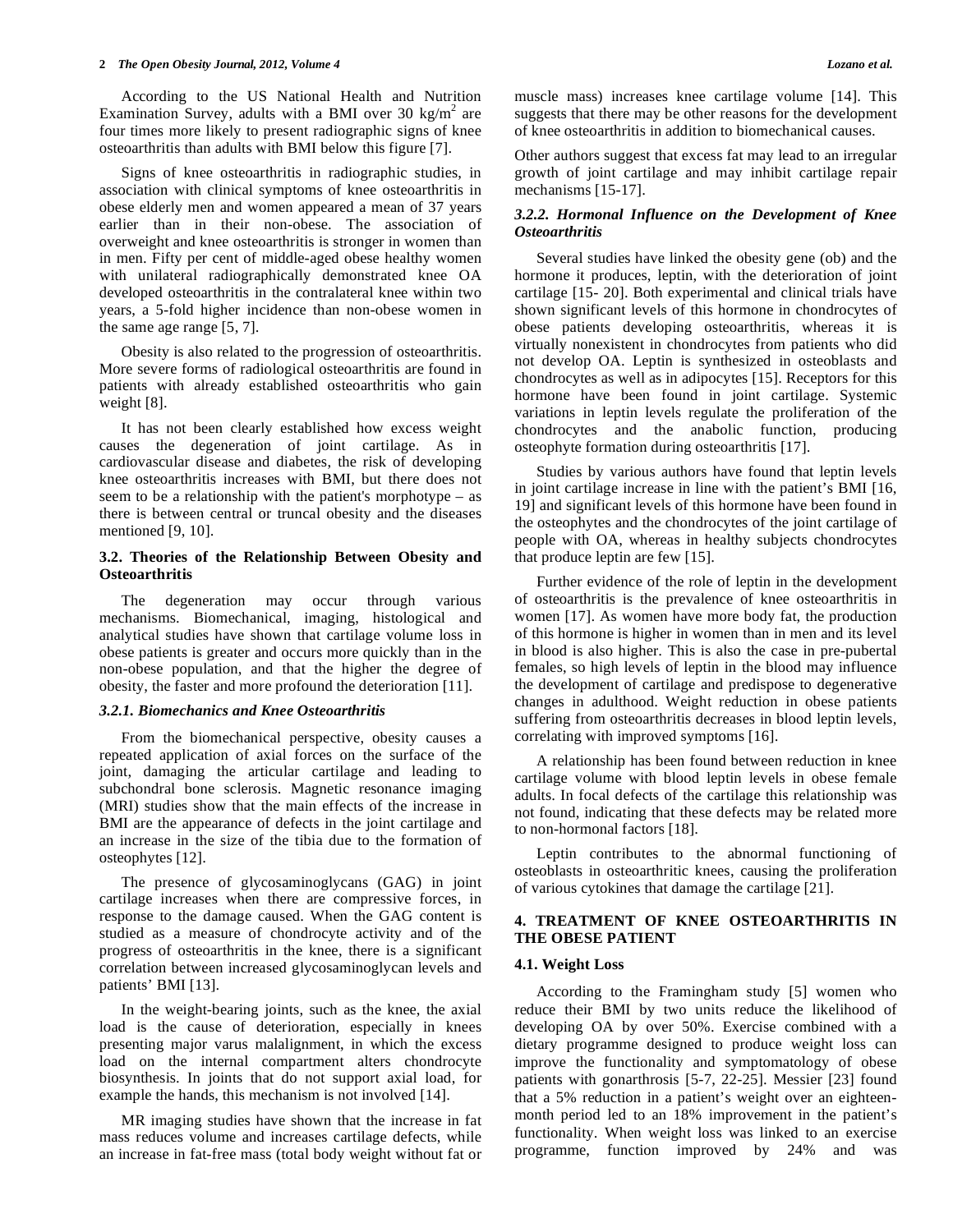accompanied by a significant improvement in mobility. In terms of functional outcomes, measured by means of the Western Ontario and McMasters Universities Osteoarthritis Index (WOMAC), research has shown that in overweight women with knee pain due to osteoarthritis a 7 kg weight reduction over a period of six months led to a significant change in WOMAC ratings for pain (46% reduction) and function (38% improvement) [26]. A population-based case control study carried out in England by Coggon [27] concluded that if all overweight or obese people reduced their weight by 5 kg or until their BMI was within the normal recommended range, 24% of surgical interventions for knee osteoarthritis might be avoided.

# **4.2. Total Knee Arthroplasty**

 Medical treatment for knee osteoarthritis proves insufficient in a considerable number of patients. Among surgical interventions, arthroplasty is one of the most common procedures. The rate of knee replacement is higher in the obese population. As noted above, the proportion of obese individuals in Canada has risen from 14% twenty-five years ago to 23% in 2007 [28]. Concomitantly, the number of knee and hip replacements performed rose by 87% over the ten years from 1993/4 to 2003/2004. If normal weight patients are used as a baseline with respect to the need for intervention in the form of arthroplasty  $(RR 1.00)$ , it can be seen that as BMI increases so does the likelihood of the need for joint replacement. In patients with class III (morbid) obesity the risk is more than 30 times higher. In the UK a study known as the 'Million Women Study' prospectively followed a cohort of 1.3 million women aged 50–64 years recruited between 1996 and 2001, in order to ascertain the risk of requiring a hip or knee replacement on the basis of BMI [29]. The authors report a RR of 69% in middle-aged women with a BMI  $\geq 25$  kg/m<sup>2</sup>. Furthermore, analysis of the relative risk of requiring surgical intervention according to the different categories of obesity in these women showed that the risk rose exponentially with increasing BMI. Another study in the UK examined the age at which patients with gonarthrosis undergo surgery in relation to their BMI at the time of the operation [30], and found a statistically significant relationship between BMI and age at the time of surgery (p<0.001): morbidly obese patients underwent surgery 13 years earlier than normal weight individuals. In a study of the BMI of patients undergoing hip and knee replacement surgery over the period 1990-2005 in a specialist clinic in North Carolina (US), Fehring [31] found that 10.5% of surgical patients in 1990 were morbidly obese, 8.3% in 1995, 10.3% in 2000 and 17.1% in 2005.

# **5. THE OBESE PATIENT AND TOTAL KNEE ARTHROPLASTY**

 Given the anatomical difficulties related to the airway, pharmacokinetic changes, and the risk of cardiorespiratory complications, regional anaesthesia has certain advantages over general anaesthesia in these patients [32]. It requires only minimal manipulation of the airway, avoids the need for anaesthetic drugs that induce cardiopulmonary depression, reduces postoperative nausea and vomiting, and enables better control of postoperative pain. This means that lower doses of postoperative opiates are required, something which is of vital importance in these patients, who are at greater

risk of postoperative respiratory complications. However, peripheral nerve blocking techniques are more difficult to perform than in the general population [32], and the rate of failed blocks increases in line with BMI. In the event of a failed nerve block, general anaesthesia is often required, with the risks that this implies. Performing neuroaxial blocks also presents certain technical challenges, since it is more difficult to locate anatomical reference points and more puncture attempts are required to achieve the block. Compared to the general population, obese patients require lower doses of local anaesthesia to achieve the same degree of epidural or intradural block, and they are more likely to present cephalic migration of the local anaesthetic. In the case of intradural anaesthesia this can be explained by the fact that these patients have a smaller volume of cerebrospinal fluid. Given the anatomical difficulties associated with obese patients the use of ultrasound to guide the techniques of local or regional anaesthesia is recommended, since this increases the rate of successful peripheral blocks.

 Obese patients present a reduced immune response. This is because obesity is associated with insulin resistance and hyperglycaemia, which reduce leukocyte function. This situation may even arise in obese patients who are not diagnosed with diabetes. At all events, their pharmacokinetic status is altered due to changes in renal clearance, in liver metabolism and in the distribution volume. Obesity also involves an increased adipose tissue mass, which affects any medication with lipophilic properties. Likewise, hydrophilic drugs may be affected by the increase in organic mass, in free fat mass and in blood volume that characterize obesity. These changes affect both intravenous anaesthesia and antibiotics. Indeed, the usual dose of prophylactic antibiotics may be insufficient in these patients, who by their very nature already present a higher incidence of postoperative infection. It is therefore advisable to tailor the dosage to the individual patient and to monitor the antibiotic dose in the event of infections that require prolonged treatment with intravenous antibiotics [33].

# **5.1. Associated Comorbidities in the Obese Patient**

 Obese patients who undergo knee arthroplasty face a larger number of associated comorbidities than non-obese individuals, and this greater comorbidity can lead to more postoperative complications and worse outcomes. In one study of patients undergoing knee arthroplasty Miric [34] found a significantly higher rate of associated comorbidities among obese patients, with a prior medical history  $(p<0.0001)$ , a history of cardiac problems  $(p<0.02)$  and diabetes mellitus (p<0.006) all being more common in obese individuals. A more detailed analysis revealed that the greatest difference was observed among patients in obesity class II (BMI > 35 kg/m<sup>2</sup>). In another study of comorbidities, Namba [35] reviewed 1813 hip and knee replacement operations carried out in eleven hospitals in the US, and found that the group of patients with a BMI above 35 kg/m<sup>2</sup> spent longer in hospital and had a higher rate of infections. Although severely and morbidly obese patients had a significantly higher rate of diabetes most of the patients who suffered an infection were not diabetic. In 2010 Nuñez [36] studied a population of morbidly obese patients who had undergone total knee arthroplasty, comparing them with a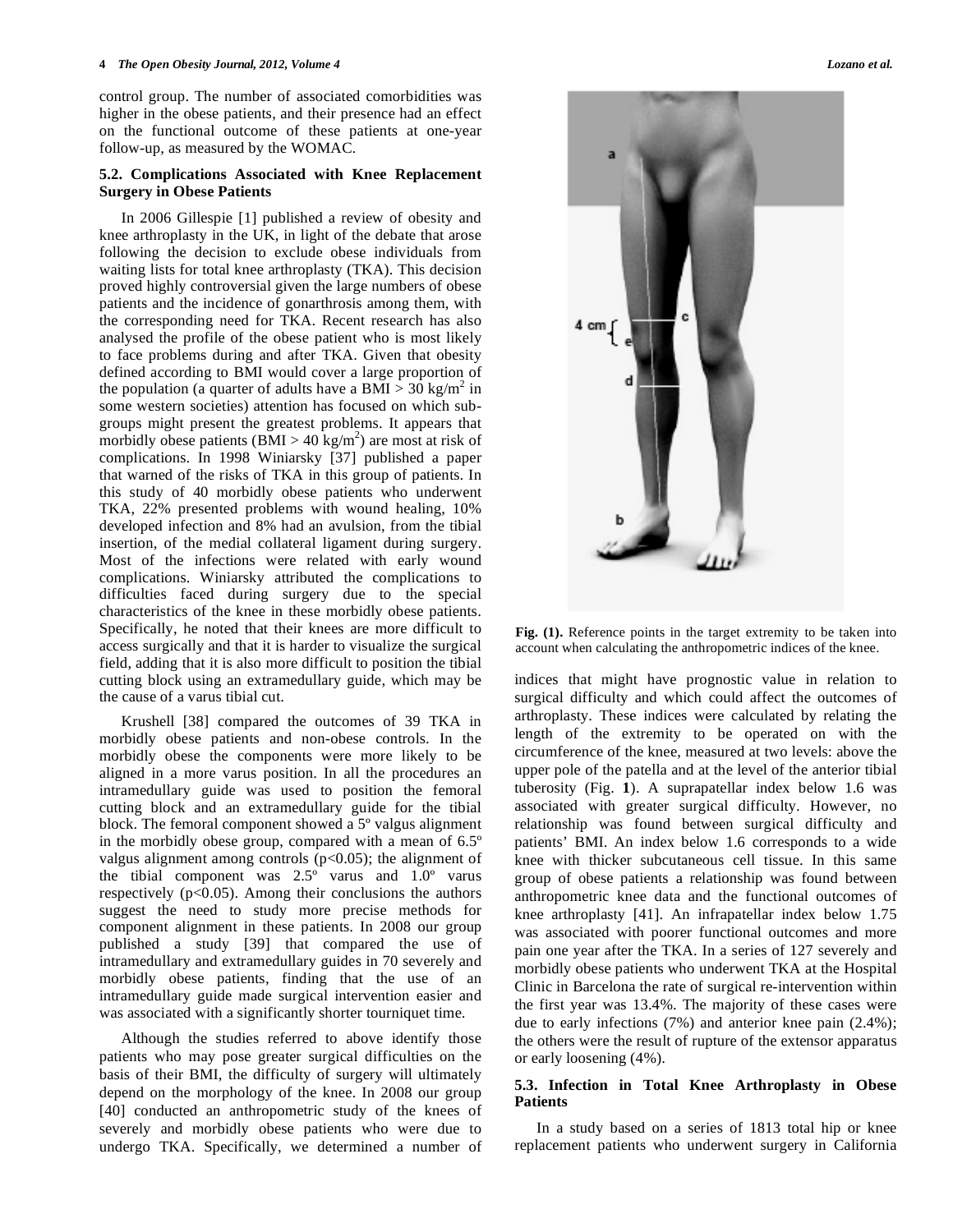between 2001 and 2002, Namba [35] drew attention to the high rate of infection following arthroplasty in patients with a  $\text{BMI} > 35 \text{ kg/m}^2$ . In this series 23% of patients (422/1813) had a BMI >  $35 \text{ kg/m}^2$ , and their risk of infection (odds ratio) was 6.7-fold higher. These figures are in line with the previously mentioned results of Winiarsky [37] in a group of morbidly obese patients. Namba [35] attributed the greater risk of infection to the difficulty of exposing the surgical field, the longer duration of surgery, the poor vascularization of fatty tissue and the reduced immune response found in obese individuals. The rate of diabetes mellitus in the severely and morbidly obese patients in this series was significantly high, although only one of the six cases of infection occurred in a diabetic patient. Even in the absence of diabetes, obesity is associated with insulin resistance and hyperglycaemia, conditions which contribute to poor leukocyte function. The syndrome characterized by truncal obesity, a sedentary lifestyle and insulin resistance is known as 'metabolic syndrome' or 'X syndrome'.

 Various studies have examined large series of TKA in the search for risk factors for infection and other complications, and several regression analyses have shown that obesity, specifically a BMI over  $40 \text{ kg/m}^2$ , is associated with a greater risk of infection. In a retrospective study conducted by Patel [42] in 2007 of the factors that predisposed toward implant infection in 1226 arthroplasties, obesity was the only independent factor associated with the risk of infection. In a 2008 study of 1509 knee replacement operations, Chesney [43] found that diabetes and a BMI > 40 kg/m<sup>2</sup> were associated with higher rates of implant infection. Also in 2008 Pulido [44] carried out a prospective study of 9245 patients who underwent total hip or total knee replacement in order to examine the factors associated with joint infection. The results of the multivariate logistic regression analysis showed that morbid obesity, among other factors, predisposed towards this infection (OR  $3.23$ ; p<0.001). In 2009 Bordini [45] studied 9735 knee prostheses implanted in 8892 patients between 2000 and 2005 recorded on a database in the Italian region of Emilia-Romagna. Of the 9735 implants, 186 required early revision, 58 due to sepsis. Regression analyses revealed no relationship between BMI and the presence of complications or early implant failure, nor with the presence of implant infection or the length of hospital stay. The study included 172 morbidly obese patients (BMI > 40 kg/m<sup>2</sup>). Also in 2009 Jämsen [46] analysed 2647 consecutive knee arthroplasties performed in Finland and found that prosthetic joint infection was related with complex surgery, associated comorbidity and obesity. In the same year a study by Dowsey [47] of 1214 TKA carried out in Australia found that the factors associated with prosthetic infection were morbid obesity (OR 8.96) and diabetes (OR 6.87). The cases of infection in diabetic patients were associated with obesity. Finally, Malinzak [48], also in 2009, published a retrospective review of 8494 hip and knee arthroplasties and found that a BMI above 50  $kg/m<sup>2</sup>$  increased the risk of suffering a deep infection by an odds ratio of 21.3 (p<0.0001).

### **5.4. Clinical and Functional Outcomes of Total Knee Arthroplasty in Obese Patients**

 The literature regarding functional outcomes in obese patients undergoing arthroplasty has produced disparate findings [37, 38, 49-54]. Given that some studies compare obese and non-obese individuals without discriminating between the various BMI categories it is necessary to examine each series individually in order to determine whether the data are actually comparable. Furthermore, the results vary depending on the type of obese population studied and the type of study. Specifically, those series with a greater number of morbidly obese patients report worse clinical and functional outcomes in comparison to non-obese patients. For example, Winiarsky ([37] found significantly worse (p<0.00005) outcomes after TKA in morbidly obese patients compared to the other categories of patients. In two studies published in 2004, Foran [52, 53] compared TKA outcomes in a population of obese and non-obese patients. In the first study [52] the authors analysed 78 TKA performed in obese patients over a seven-year period and found that this group had worse functional outcomes (measured according to the Knee Society score) than non-obese controls. The worst outcomes of all were found in the subgroup of morbidly obese patients. It should be noted that in this series the obese and non-obese patients had a similar preoperative clinical and functional status, with no significant differences in Knee Society objective and functional scores. However, the non-obese patients showed significantly better postoperative objective scores, and there was also a significant difference in the mean change in objective knee score. In the second study [53] the authors conducted a 15 year follow-up of 30 non-cemented knee implants in matched case and control groups with no preoperative differences in functional status. At the end of follow-up the non-obese patients had a better Knee Society objective score (89 *vs.* 81 in obese patients). Stickles [49] in 2001 and Rajgopal [54] in 2007 analysed outcomes in obese patients undergoing total joint arthroplasty according to scores on the WOMAC. Both studies considered not only absolute outcomes but also the postoperative change in score. Stickles [49] found an inverse relationship between BMI and WOMAC scores at one-year follow-up, although there were no significant differences between pre- and postoperative scores; preoperative WOMAC scores were lower with higher BMI, and postoperative outcomes were also worse with higher BMI. These results were corroborated by Rajgopal [54] in a Canadian study that divided patients into morbidly obese (n=69) and non-morbidly obese (n=481). Although the morbidly obese patients had lower postoperative WOMAC scores, their changes in score were comparable to those of the non-morbidly obese patients.

 Two studies by Núñez, in 2007 [55] and 2009 [56], analysed the factors associated with worse functional outcomes following total knee arthroplasty. Follow-up over three and seven years showed that WOMAC scores, especially on the pain scale, were worse among severely obese patients ( $\overrightarrow{BM} > 35 \text{ kg/m}^2$ ) than in with non-obese individuals. WOMAC scores were also worse in patients who presented postoperative complications. The factors associated with a worse postoperative WOMAC score in severely and morbidly obese patients were the number of comorbidities, infrapatellar anthropometric index below percentile 75, greater intraoperative difficulty and the number of postoperative complications. Postoperative pain at one year was associated with an infrapatellar anthropometric index below percentile 75, greater surgical difficulty and a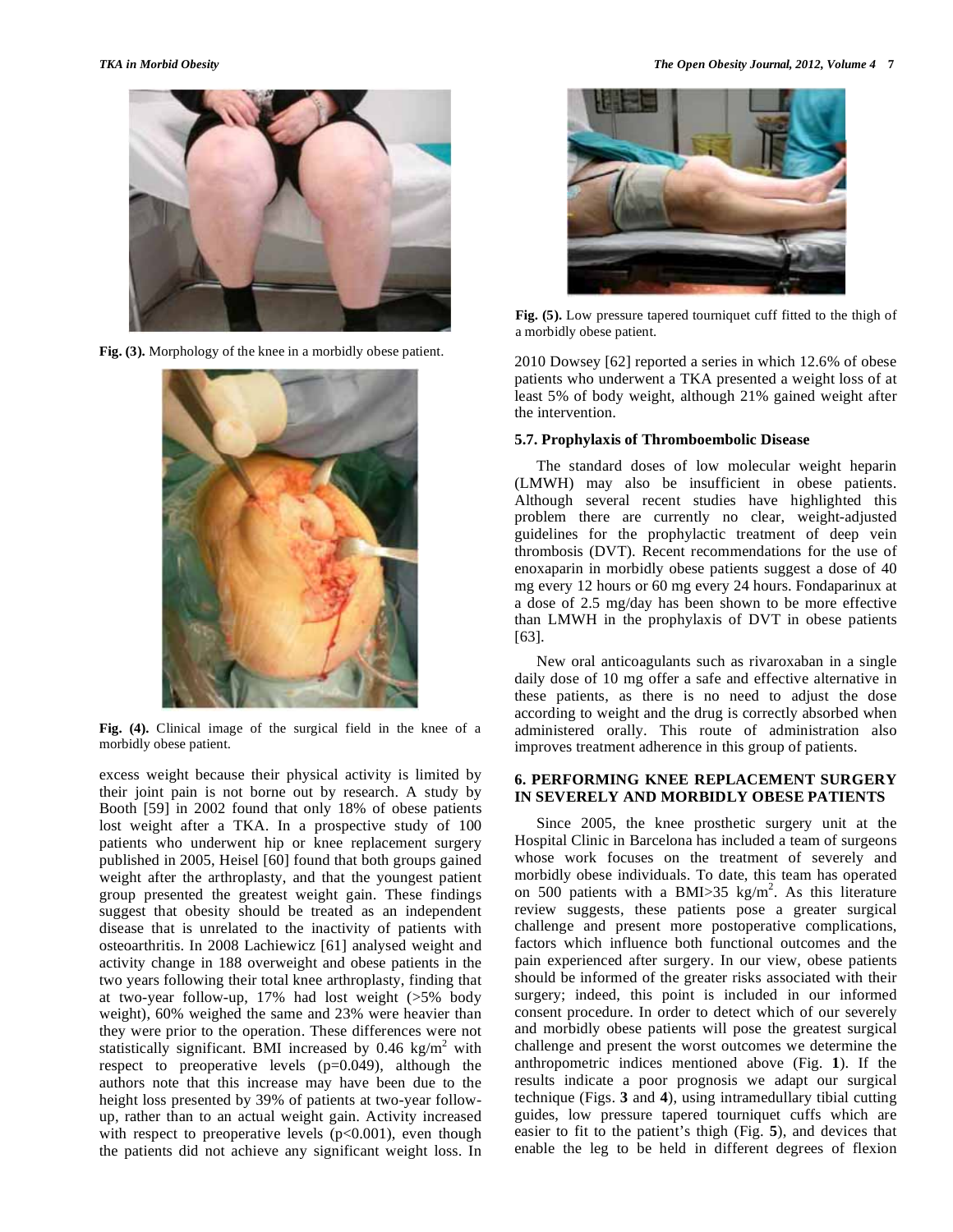**Fig. (6).** Use of a slotted-base leg positioner to assist the surgical procedure.

**Fig. (7).** The knee as it appears when using the slotted-base leg positioner. The device enables different degrees of flexion and extension to be achieved.

**Fig. (8).** Frontal radiograph of an implant with tibial rod.

(slotted-base leg positioner; see Figs. **6** and **7**). In these patients we also use implant models that ensure minimal constriction – either posterior stabilized implants or, in the event of instability or extreme axial deviation, rotating hinge prostheses. In order to prolong the survival of the tibial implant we use short tibial rods (45-50 mm) which increase the area of contact and reduce the load of the bone under the tibial plate (Fig. **8**); more recently, we have introduced trabecular metal tibial components that provide early anchoring of the tibial implant to the bone (Figs. **9** and **10**).

**Fig. (9).** The moment of implanting a trabecular metal tibial component.

**Fig. (10).** Radiograph of a knee implant with a trabecular metal tibial component.

### **CONFLICT OF INTERESTS**

None declared.

### **ACKNOWLEDGEMENT**

None declared.

### **REFERENCES**

- [1] Gillespie GN, Proteus AJ. Obesity and knee arthroplasty. The Knee 2007; 14: 81-6.
- [2] WHO. Obesity: preventing and managing the global epidemic. Geneva: World Health Organization 2000.
- [3] IASO. International Association for the Study of Obesity, London October 2009.
- [4] García-Alvarez A, Serra-Majem L, Ribas-Barba L, *et al*. Obesity and overweight trends in Catalonia, Spain (1992-2003): gender and socio-economic determinants. Public Health Nutr 2007; 10: 1368- 78.
- [5] Felson DT, Anderson JJ, Maunmark A, Walker AM, Meenan RF. Obesity and knee osteoarthritis. The Framingham study. Ann Intern Med 1988; 109: 18-24
- [6] Powell A, Teichtahl AJ, Wluka AE, Cicuttini FM. Obesity: a preventable risk factor for large joint osteoarthritis which may act through biomechanical factors. Br J Sports Med 2005; 39: 4-5.
- [7] Nevitt MC. Obesity outcomes in disease management: Clinical outcomes for osteoarthritis. Obes Res 2002; 10: 33-7.
- [8] Spector TD, Hart DJ, Doyle DV. Incidence and progression of osteoarthritis in women with unilateral knee disease in the general population: the effect of obesity. Ann Rheum Dis 1994; 53: 565-8.
- [9] Grinker JA, Tucker KL, Vokonas PS, Rush D. Changes in patterns of fatness in adult men in relation to serum indices of cardiovascular risk: the normative aging study. Int J Obes Relat Metab Disord 2000; 24: 1369-78.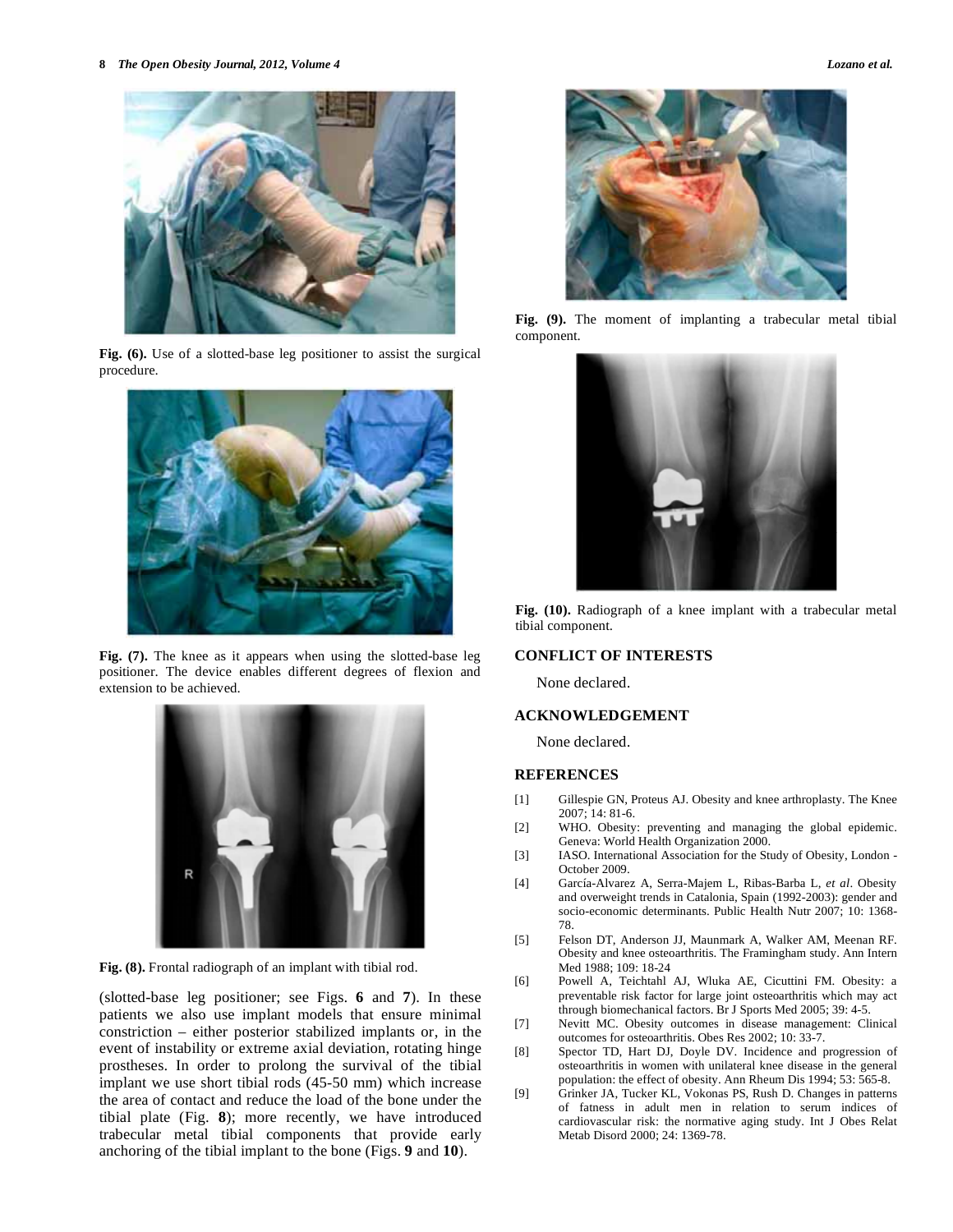- [10] Hochberg MC, Lethbridge-Cejku M, Scott WW Jr, Reichle R, Plato CC, Tobin JD. The association of body weight, body fatness and body fat distribution with osteoarthritis of the knee: data from the Baltimore Longitudinal Study of Aging. J Rheumatol 1995; 22: 488-93.
- [11] Teichtahl AJ, Wluka AE, Wang Y, *et al*. Obesity and adiposity are associated with the rate of patella cartilage volume loss over 2 years in adults without knee osteoarthritis. Ann Rheum Dis 2009; 68: 909-13.
- [12] Ding Ch, Cicuttini F, Scott F, Cooley H, Jones G. Knee structural alteration and BMI: a cross-sectional styudy. Obes Res 2005; 13: 350-1.
- [13] Buchholz AL, Niesen MC, Gausden EB, *et al*. Metabolic activity of osteoarthritic knees correlates with BMI. Knee 2010; 17: 161-6.
- [14] Wang Y, Wluka AE, English DR, *et al*. Body composition and knee cartilage properties in healthy, community-based adults. Ann Rheum Dis 2007; 66: 1244-8.
- [15] Dumond H, Presle N, Terlain B, *et al*. Evidence for a key role of leptin in osteoarthritis. Arthritis Rheum 2003; 48: 3118-29.
- [16] Miller GD, Nicklas BJ, Davis CC, Ambrosius WT, Loeser RF, Messier SP. Is serum leptin related to physical function and is it modifiable through weight loss and exercise in older adults with knee osteoarthritis? Int J Obes Relat Metab Disord 2004; 28: 1383- 90.
- [17] Teichtahl AJ, Wluka AE, Proietto J, Cicuttini FM. Obesity and the female sex, risk factors for knee osteoarthritis that may be attributable to systemic or local leptin biosynthesis and its cellular effects. Med Hypotheses 2005; 65: 312-5.
- [18] Ding C, Parameswaran V, Cicuttini F, *et al.* Association between leptin, body composition, sex and knee cartilage morphology in older adults: the Tasmanian older adult cohort (TASOAC) study. Ann Rheum Dis 2008; 67: 1256-61.
- [19] Magliano M. Obesity and Arthritis. Menopause Int 2008; 14:149- 54.
- [20] Bao JP, Chen WP, Feng J, Hu PF, Shi ZL, Wu LD. Leptine plays a catabolic role on articular cartilage. Mol Biol Rep 2009; 37(7): 3265-72
- [21] Mutabaruka MS, Aoulad AM, Delalandre A, Lavigne M, Lajeunesse D. Local leptin production in osteoarthritis subchondral osteoblasts may be responsible for their abnormal phenotypic expression. Arthritis Res Ther 2010; 12: R20.
- [22] Focht BC, Rejeski WJ, Ambrosius WT, Katula JA, Messier SP. Exercise, self-efficacy, and mobility performance in overweight and obese older adults with knee osteoarthritis. Arthritis Rheum 2005; 53: 659-65.
- [23] Messier SP, Loeser RF, Miller GD, *et al*. Exercise and dietary weight loss in overweight and obese older adults with knee osteoarthritis: the arthritis, diet, and activity promotion trial. Arthritis Rheum 2004; 50: 1501-10.
- [24] Bliddal H, Christensen R. The management of osteoarthritis in the obese patient: practical considerations and guidelines for therapy. Obes Rev 2006; 7: 323-31.
- [25] Messier SP, Gutekunst DJ, Davis C, DeVita P. Weight loss reduces knee-joint loads in overweight and obese older adults with knee osteoarthritis. Arthritis Rheum 2005; 52: 2026-32.
- [26] Martin K, Fontaine KR, Nicklas BJ, Dennis KE, Goldberg AP, Hochberg MC. Weight loss and exercise walking reduce pain and improve physical functioning in overweight postmenopausal women with knee osteoarthritis. J Clin Rheumatol 2001; 7: 219-23.
- [27] Coggon D, Reading I, Croft P, McLaren M, Barrett D, Cooper C. Knee osteoarthritis and obesity. Int J Obes Relat Metab Disord 2001; 25: 622-7.
- [28] Bourne R, Mukhi S, Zhu N, Keresteci M, Marin M. Role of obesity on the risk for total hip or knee arthroplasty. Clin Orthop Relat Res 2007; 465: 185-8.
- [29] Liu B, Balkwill A, Banks E, Cooper C, Green J, Beral V. Relationship of height, weight and body mass index to the risk of hip and knee replacements in middle-aged women. Rheumatology (Oxford) 2007; 46: 861-7.
- [30] Changulani M, Kalairajah Y, Peel T, Field RE. Relationship between obesity and the age at which hip and knee replacement is undertaken. J Bone Joint Surg Br 2008; 90: 360-3.
- [31] Fehring TK, Odum SM, Griffin WL, Mason JB, McCoy TH. The obesity epidemic. Its effect on total joint arthroplasty. J Arthroplasty 2007; 22(6 Suppl 2): 71-6.
- [32] Ingrande J, Brodsky JB, Lemmens HJM. Regional anesthesia and obesity. Curr Opin Anaesthesiol 2009; 22: 683-6.
- [33] Lee JB, Winstead PS, Cook AM. Pharmacokinetic alterations in obesity. Orthopedics 2006; 29: 984-88.
- [34] Miric A, Lom M, Kahn B, Rozenthal T, Bombick D, Sculco TP. Perioperative morbidity following total knee arthroplasty among obese patients. J Knee Surg 2002; 15: 77-83.
- [35] Namba RS, Paxton L, Fithian DC, Stone ML. Obesity and perioperative morbidity in total hip and total knee arthroplasty patients. J Arthroplasty 2005; 20(7 (Suppl 3): 46-50.
- [36] Núñez M, Lozano L, Núñez E, Sastre S, Luis Del Val J, Suso S. Good quality of life in severely obese total knee replacement patients: a case-control study. Obes Surg 2011; 21: 1203-8.
- [37] Winiarsky R, Barth P, Lotke P. Total knee arthroplasty in morbidly obese patients. J Bone Joint Surg Am 1998; 80: 1770-4.
- [38] Krushell RJ, Fingeroth RJ. Primary total knee arthroplasty in morbidly obese patients: a 5- to 14-year follow-up study. J Arthroplasty 2007; 22(6 Suppl 2): 77-80.
- [39] Lozano L, Segur JM, Maculé F, *et al*. Intramedullary versus extramedullary tibial cutting guide in severely obese patients undergoing total knee replacement. Randomized study of 70 patients with Body Mass Index  $>35$  kg/m<sup>2</sup>. Obes Surg 2008; 18(12): 1599-604.
- [40] Lozano L, Núñez M, Segur JM, *et al*. Relationship between knee anthropometry and surgical time in total knee arthroplasty in severely morbidly obese patients. A new prognostic index of surgical difficulty. Obes Surg 2008; 18: 1149-53.
- [41] Nuñez M, Lozano L, Nuñez E, Segur JM, Sastre S. Factors influencing health-related quality of life after tka in patients who are obese. Clin Orthop Relat Res 2011; 469: 1148-53.
- [42] Patel AD, Albrizio M. Relationship of body mass index to early complications in knee replacement surgery. Arch Orthop Trauma Surg 2008; 128: 5-9.
- [43] Chesney D, Sales J, Elton R, Brenkel IJ. Infection after knee arthroplasty a prospective study of 1509 cases. J Arthroplasty 2008; 23: 355-9.
- [44] Pulido L, Ghanem E, Joshi A, Purtill JJ, Parvizi J. Periprosthetic joint infection: the incidence, timing, and predisposing factors. Clin Orthop Relat Res 2008; 466: 1710-5.
- [45] Bordini B, Stea S, Cremonini S, Viceconti M, De Palma R, Toni A. Relationship between obesity and early failure of total knee prostheses. BMC Musculoskelet Disord 2009; 10: 29.
- [46] Jämsen E, Varonen M, Huhtala H, *et al*. Incidence of prosthetic joint infections after primary knee arthroplasty. J Arthroplasty 2010; 25: 87-92.
- [47] Dowsey MM, Choong PF. Obese diabetic patients are at substantial risk for deep infection after primary TKA. Clin Orthop Relat Res 2009; 467: 1577-81.
- [48] Malinzak RA, Ritter MA, Berend ME, Meding JB, Olberding EM, Davis KE. Morbidly obese, diabetic, younger, and unilateral joint arthroplasty patients have elevated total joint arthroplasty infection rates. J Arthroplasty 2009; 24(6 Suppl): 84-8.
- [49] Stickles B, Philips L, Brox WT, Owens B, Lanzer WL. Defining the relationship between obesity and total joint arthroplasty. Obes Res 2001; 9: 219-23.
- [50] Spicer DDM, Pomeroy DL, Badenhausen WE, *et al*. Body mass index as a predictor of outcome in total knee replacement. Int Orthop 2001; 25: 246-9.
- [51] Amin AK, Patton JT, Cook RE, Brenkel IJ. Does obesity influence the clinical outcome at five years following total knee replacement for osteoarthritis? J Bone Joint Surg 2006; 88B: 335-40.
- [52] Foran JRH, Michael AM, Etienne G, Jones LC, Hungerford S. The outcome of total knee arthroplasty in obese patients. J Bone Joint Surg 2004; 86A: 1609-15.
- [53] Foran JRH , Mont MA, Rajadhyaksha AD, Jones LC, Etienne G, Hungerford S. Total knee arthroplasty in obese group. J Arthroplasty 2004; 19: 817-24.
- [54] Vaishnav R, Robert BB, Bert MC, MacDonald SJ, McCalden RW, Rorabeck CH. The impact of morbid obesity on patient outcomes after total knee arthroplasty. J Arthroplasty 2008; 23: 795-800.
- [55] Núñez M, Núñez E, del Val JL. Health-related quality of life and costs in patients with osteoarthritis on waiting list for total knee replacement. Osteoarthritis Cartilage 2007, 15: 1001-7.
- [56] Núñez M, Lozano L, Núñez E, *et al.* Total knee replacement and health-related quality of life: factors influencing long-term outcomes. Arthritis Rheum 2009; 61: 1062-9.